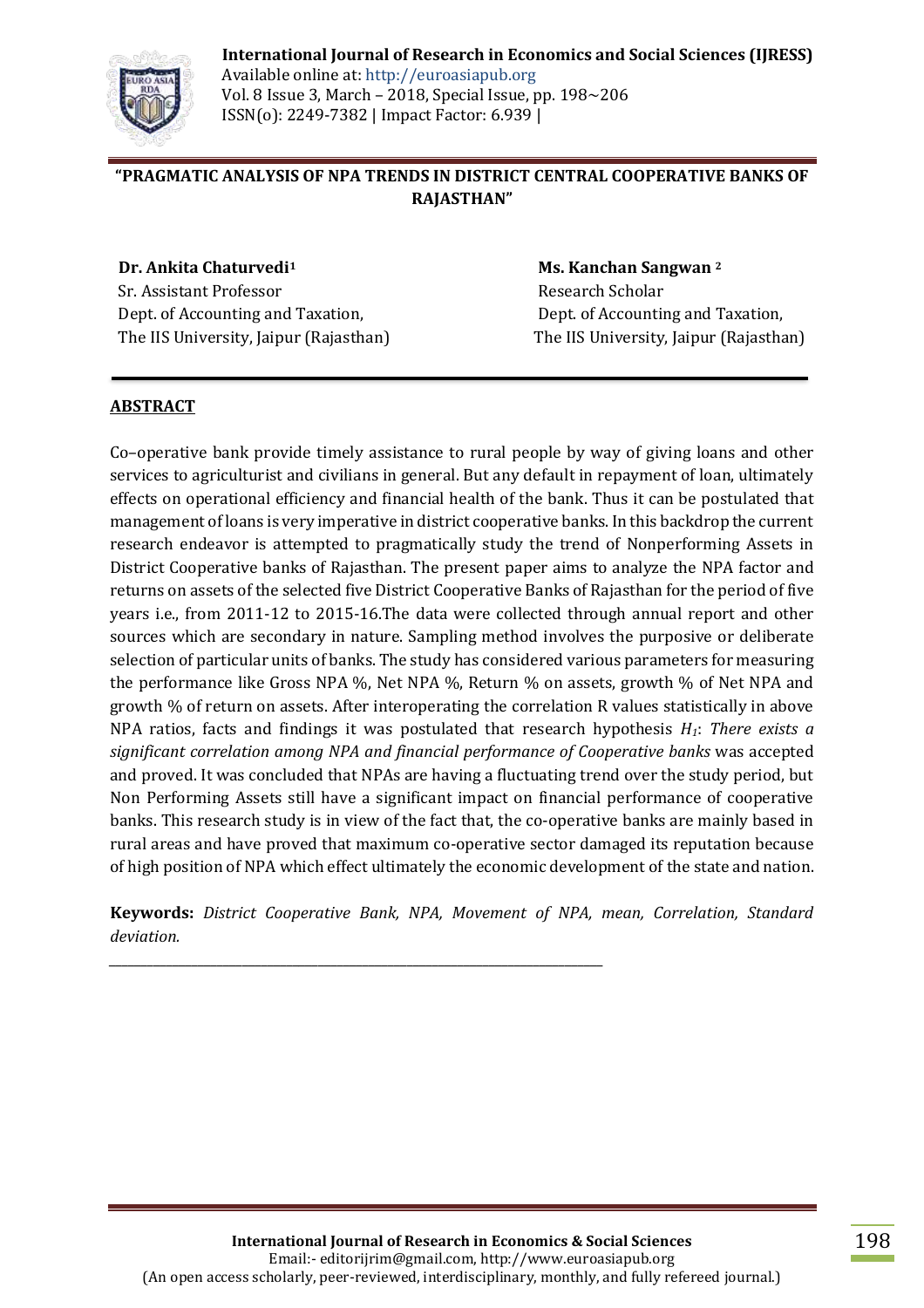## **1. INTRODUCTION**

Every country with effective banking system is capable of mobilizing the savings of the people and channelizing the same into the sectors of productive uses. Nevertheless, in order to increase the Indian efficiency and quality of operations in banking system, the system suffered from many deficiencies.

Due to the rapid growth in trajectory of trade and industry which leads to the economic development in nation is significantly depended on the survival of a banking organization which is directly correlated with the level of income generated through optimum use of assets after paying the cost of funds for acquiring them and other administrative costs involved therein. Once the assets cease to contribute the income, they are termed as Non Performing Assets, which not only have cost of funds involved but also require to be operated as per prudential norms<sup> $(1)$ </sup>

A nonperforming asset (NPA) refers to a classification for loans on the books of financial institutions that are in default or are in arrears on scheduled payments of principal or interest. Likely, debt is classified as nonperforming when loan payments have not been made for a period of 90 days. The standard period of time for debt to be categorized as nonperforming is considered to be 90 days and each loan has its own term and conditions according to which the amount of elapsed time may differ i.e. it can be shorter or longer.

In the Indian Banking System, Co-operative banks exist side by side with commercial banks and play a supplementary role in providing need-based finance, especially for agricultural and agriculture-based operations including farming, cattle, milk, hatchery, personal finance etc. along with some small industries and self-employment driven activities. Co-operative Banks have come a long way since the enactment of Agricultural Credit Co-operative Societies Act 1904. (2)

The classification of cooperative credit institutions in the country may be broadly into urban credit cooperatives and rural credit cooperatives. There are about 2090 urban credit cooperatives and these societies mutually constitute for about 10 percent of the aggregate banking business and therefore regarded as an important segment of the banking system. The urban credit cooperatives are also prevalently recognized as Urban Cooperative Banks.

With a view to cater the seasonal financial requirements for agriculture & other allied activities at state level in Rajasthan, The Rajasthan State Cooperative Bank Ltd.(RSCB) was established & registered under Rajasthan Cooperative Societies Act on 14th October, 1953. It is an Apex institution of the District Central Cooperative Banks (DCCBs) functioning in the state. The governance of village level Primary Agriculture Cooperative Societies, District Central Cooperative Banks & RSCB is ensured by elected board through a democratic election system under The Rajasthan Cooperative Societies Act. At the District level 29 DCCBs covering 33 Districts of the State having 437 Branches. (3)

Thus in this backdrop there seems a research gap to envies the NPA Trends in District Central Cooperative Banks of Rajasthan and the same has been formulated into current research endeavor.

#### **2. LITERATURE REVIEW**

A number of researches have been done and gone through in the field of NPA management in banks and this part of research paper is to present a review of all those important findings in the Cooperative banking sector. Few important among them are deliberated below:

**Suryan and Veluraj (2017)4,** in their investigation titled, "Productivity Analysis of the Pondicherry State Co-agent Bank", broke down the execution of the bank from 2005-06 to 2010- 11. Different proportions, for example, cost of administration (add up to costs) to working capital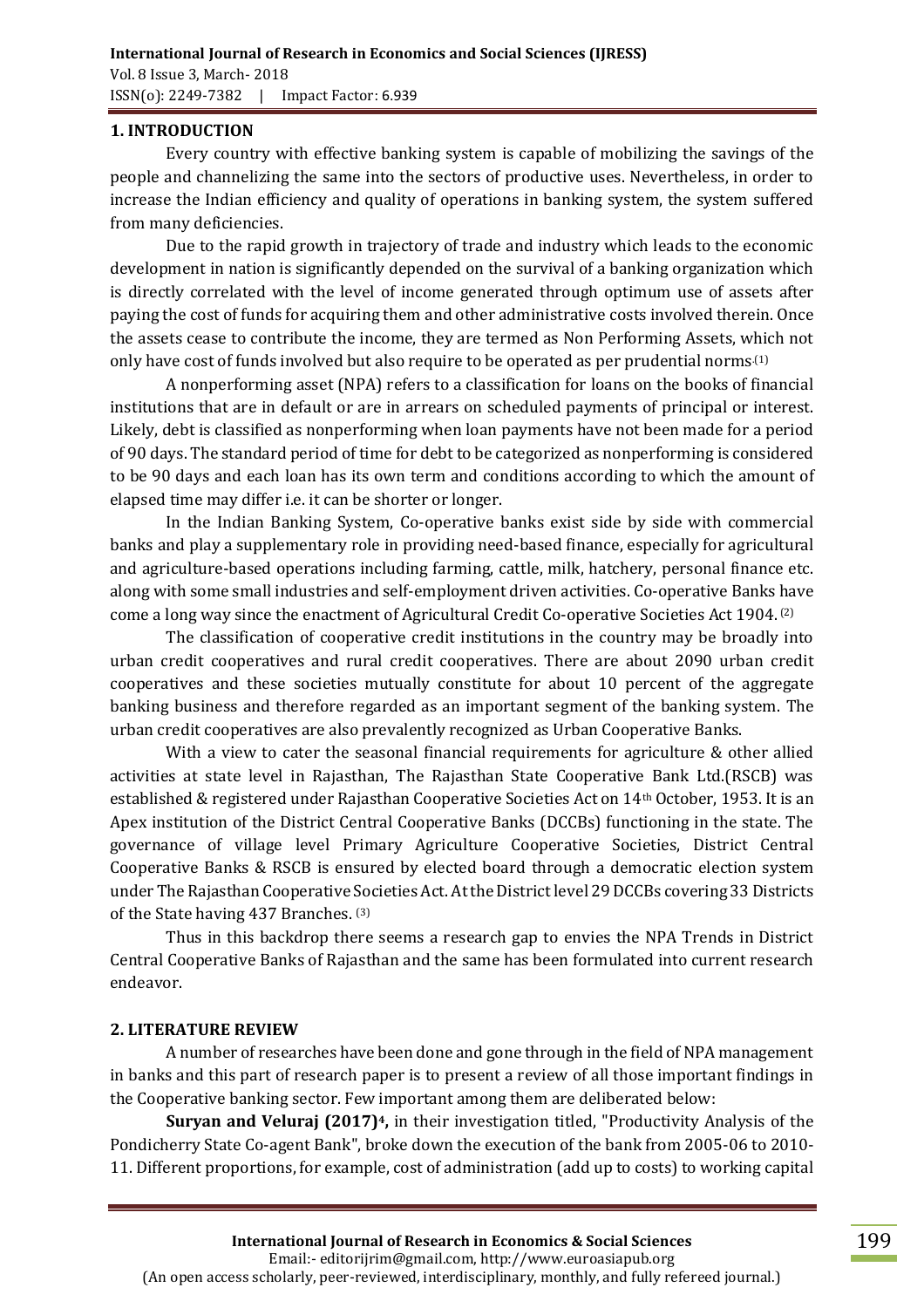proportion, benefit to working capital proportion, non-intrigue wage to add up to pay proportion, and so on were utilized to survey the general execution of the bank. Spread and weight places of the bank were likewise investigated. They inferred that the productivity execution of the bank was noteworthy and bank could meet its commitments and standards. The cost of administration and foundation costs got decreased amid the time of study which additionally reinforced the benefit position of the bank.

**A research conducted by Kumar S. (2016)**5**,** on "Administration of Non-Performing Advances of District Central Co-agent Banks of Punjab test of ten DCCBs, i.e., five with abnormal state of NPAs and five with low level of NPAs, was taken for the investigation. It was discovered that in spite of the best endeavors, Central Co-agent banks had not prevailing with regards to enhancing their business. The NPAs in trim credit were observed to be the most reduced, while these were the most elevated in non-cultivate segment advance. Based on step-wise numerous relapses, it was discovered that standing, instruction, sum and sufficiency of credit were the primary components influencing reimbursement execution of the borrowers. She recommended that these banks should frame an extraordinary cell to screen NPAs and should take administrations of recuperation specialists.

**Biswas P. K. and Deb A. T. (2015)**<sup>6</sup> in their investigation entitled, "Determinants of NPAs in the Indian Public Sector Banks: A Critique of Policy Reforms," follows the main drivers of NPAs. The event of default in the Indian setting has been grouped into arbitrary and non-irregular parts. Utilizing Poisson process, they distinguished arbitrary parts in particular: unfriendly choice, moral perils, central office relations and political obstruction which keep the managing an account area from recuperation of credit. Utilizing relapse investigation, they have discovered that NPAs are created in view of modern subsidence, stagnation in enterprises, unnecessary hazard taking by banks and nonattendance of advantage market to understand the security. They likewise pinpointed that breaking down of the institutional condition, caught by its monetary, political, lawful and social signs result in NPA.

**Murinde and Yaseen V. H (2015)**7 in their article on Management of NPA clarified that the customary ways to deal with bank direction are not favorable for administration of NPA. These methodologies underscored the view that the presence of capital ampleness control assumes a vital part in the long haul financing and dissolvability position of banks, particularly in helping the banks to keep away from liquidations and their negative externalities on the money related framework.

**Jain S.C. (2014)<sup>8</sup>** in his thesis titled, " Non-performing Assets in Commercial and Development Banks in India" featured that the future benefit of banks would rely upon their readiness, operational effectiveness, client introduction, formation of extensive volume of performing resources, fulfillment of ideal levels of profitability. Since retail clients are quick ending up all the more requesting in the current focused condition, banks bring to the table esteem included administrations.

In same string an important study conducted by **Rajput N, Gupta M, Chauhan A K. (2012)** <sup>9</sup> **on Profitability and credit culture of NPAs precludes that** managing an account area in India has completely changed after the post change time. New difficulties went to bat for the managing an account segment of India in aggressive condition which changed the execution assessment of banks. This paper gives an even minded technique to assess powerful pointer with a concentration of non-performing resources of business banks. By embracing an investigative standpoint, NPA is considered as main considerations which influence bank execution in current circumstance. Then again, factors like better credit culture, dealing with the hazard and business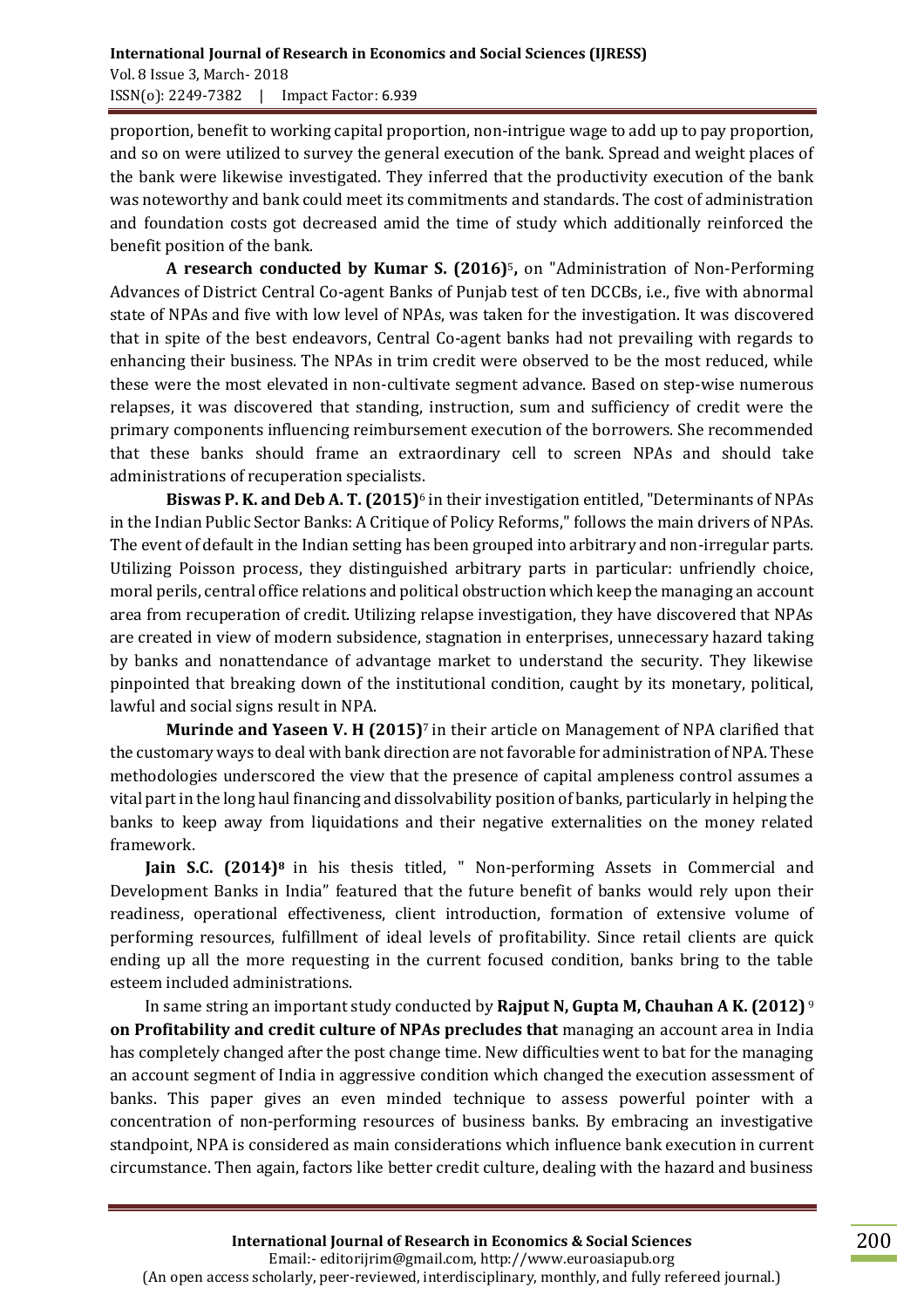conditions which prompt bringing down of NPAs. This paper features that productivity measure and NPA convey a negative relationship which was found by utilizing factual apparatuses like connection, relapse and information portrayal method.

In a study of loan losses by **Rajagopal. S (2005)<sup>10</sup>** has remarked that concessional credit should be restricted only to the poorest of the poor and to the under privileged sections of the society. Commercial rate of interest should be charged from those who can afford.

#### **3. RESEARCH METHODOLOGY**

| <b>RESEARCH METHODOLOGY</b>                                           |                                                                                                                                                                                                                                                                                                                                                                                                                                               |  |  |  |  |
|-----------------------------------------------------------------------|-----------------------------------------------------------------------------------------------------------------------------------------------------------------------------------------------------------------------------------------------------------------------------------------------------------------------------------------------------------------------------------------------------------------------------------------------|--|--|--|--|
| of<br><b>Objectives</b><br><b>Research</b>                            | • To analyze the trend of NPA in selected DCCB of Rajasthan.<br>• To elucidate the financial performance of selected DCCB of Rajasthan and<br>there correlation with NPA,<br>• To suggest improvement in monitoring and reducing the NPA.                                                                                                                                                                                                     |  |  |  |  |
| <b>Hypothesis</b><br>of<br><b>Research</b>                            | $H_1$ : There exists no significant correlation among NPA and financial performance of<br>Cooperative banks                                                                                                                                                                                                                                                                                                                                   |  |  |  |  |
| <b>Research Design</b>                                                | The descriptive research design is used for the analysis and it is essentially a fact<br>finding approach. It aims to explain the behavior and characteristics of an individual<br>or group characteristics and to determine the frequency with the same things<br>occurs.                                                                                                                                                                    |  |  |  |  |
| <b>DCCBs</b><br><b>Selected</b><br>of Rajasthan                       | (i) Jaipur Central Co-operative Bank Ltd.<br>(ii) Ajmer Central Co-operative Bank Ltd.<br>(iii) Bikaner Central Co-operative Bank Ltd.<br>(iv) Jodhpur Central Co-operative Bank Ltd.<br>(v) Kota Central Co-operative Bank Ltd.                                                                                                                                                                                                              |  |  |  |  |
| <b>Sampling Design</b>                                                | Sampling method involves the purposive or deliberate selection of particular units<br>of world for constituting a sample that represents the population.                                                                                                                                                                                                                                                                                      |  |  |  |  |
| <b>Period of Study</b>                                                | This study covers a period of last five years, i.e., from 2011-12 to 2015-16                                                                                                                                                                                                                                                                                                                                                                  |  |  |  |  |
| collection<br>Data<br><b>Techniques</b>                               | Secondary Data Collection - Research reports of RBI and Other Banks, Annual<br>reports of selected banks, Management books, journals, research papers etc.                                                                                                                                                                                                                                                                                    |  |  |  |  |
| <b>Statistical</b><br><b>Analysis</b><br>for<br>hypothesis<br>testing | The analysis NPA's of the banks is being carried out from 2011-12 to 2015-16. In<br>order to analyze the NPA factor and NPA based performance of the banks by taking<br>Gross NPA% (GNPA), Net NPA% (NNPA), %Growth of NNPA, Returns on Assets %<br>and %Growth of Assets %. These ratio components of the bank have been analyzed<br>through mean, coefficient of variation, coefficient of correlation, CAGR and t-test of<br>significance. |  |  |  |  |

## **4. RESULTS AND ANALYSIS**

The total assets of any bank mainly comprise of the loans and advances investments etc. which are expected to generate a desirable rate of return at a minimum cost and expenditure. To assess the relative efficacy of the different categories of the banks under umbrella, selected DCCB's of Rajasthan, different ratios on total assets and various heads of expenditures to total assets of selected banks are analyzed for a grasp.

## **4.1 GROSS RETURN/PROFIT TO TOTAL ASSETS (GRTA)**

This ratio indicates how much a bank can perform its operations net of the operating expenses on his total assets. This is arrived at by dividing the operating by total assets i.e.

**GRTA = Operating Profit/Total Assets**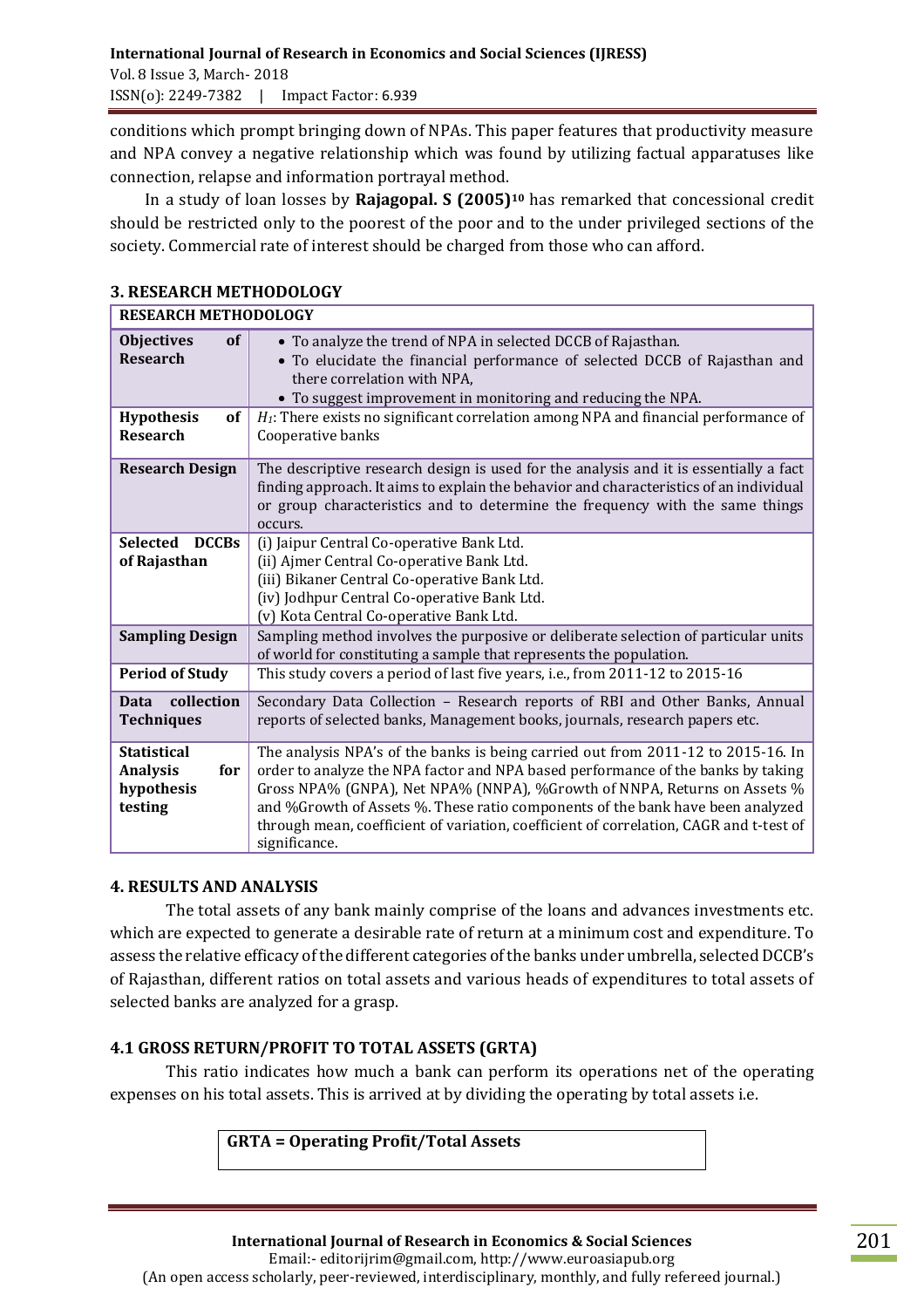#### **International Journal of Research in Economics and Social Sciences (IJRESS)**  Vol. 8 Issue 3, March- 2018

ISSN(o): 2249-7382 | Impact Factor: 6.939

# **Table 4.1**

**Gross Profit/Return to Total Assets of Selected DCCB's of Rajasthan during 2010-11 to 2014-15 (In%)**

| Year                           | Jaipur<br>Central Co-<br>operative<br><b>Bank Ltd.</b> | Ajmer<br>Central Co-<br>operative<br><b>Bank Ltd.</b> | <b>Bikaner</b><br>Central Co-<br>operative<br><b>Bank Ltd.</b> | Jodhpur<br>Central Co-<br>operative<br><b>Bank Ltd.</b> | <b>Kota Central</b><br>$Co-$<br>operative<br><b>Bank Ltd.</b> |  |
|--------------------------------|--------------------------------------------------------|-------------------------------------------------------|----------------------------------------------------------------|---------------------------------------------------------|---------------------------------------------------------------|--|
| 2010-11                        | 1.80                                                   | 2.50                                                  | 1.90                                                           | 1.80                                                    | 2.80                                                          |  |
| 2011-12                        | 1.87                                                   | 2.90                                                  | 2.03                                                           | 2.09                                                    | 3.17                                                          |  |
| 2012-13                        | 2.06                                                   | 2.73                                                  | 2.22                                                           | 2.03                                                    | 3.09                                                          |  |
| 2013-14                        | 1.93                                                   | 1.99                                                  | 2.19                                                           | 1.59                                                    | 2.65                                                          |  |
| 2014-15                        | 1.88                                                   | 2.64                                                  | 1.64                                                           | 1.43                                                    | 2.85                                                          |  |
| Average                        | 1.908                                                  | 2.552                                                 | 1.996                                                          | 1.788                                                   | 2.912                                                         |  |
| $9.52*$<br>F value             |                                                        |                                                       |                                                                |                                                         |                                                               |  |
| *Value significant at 5% level |                                                        |                                                       |                                                                |                                                         |                                                               |  |
|                                |                                                        |                                                       |                                                                |                                                         |                                                               |  |

Source: Annual report of Selected Banks.

The higher the ratio, the better it is. This ratio determines the operating profits generated out of funds employed. The better utilization of funds will result in higher operating profits. Thus, this ratio will indicate how a bank has employed. The better utilization of funds will result in higher operating profits. Thus, this ratio will indicate how a bank has employed its funds in generating profits. Banks, which use their assets efficiently, will tend to have a better average than the industry average. The Gross Profit/Return on total assets of the five selected DCCB;s of Rajasthan during 2010-11 to 2014-15 was presented in Table - 4.1

Kota DCCB has recorded the highest average GRTA (2.91 percent ) compared to other DCCB bank. This was followed by the Ajmer DCCB (2.52 percent), Bikaner DCCB (1.99 percent) and Jaipur DCCB (1.90 percent). Performance in terms of GRTA appears good in the case of the selected DCCB's of Rajasthan for the reference period.

However, the F value computed for difference in average GRTA among the five study DCCB banks (F=9.52) is found to be significant.

# **4.2 NET RETURN/PROFIT TO TOTAL ASSETS (NRTA)**

Net profit to total assets indicates the efficincy of the bank is utilizing its assets in generating profits. It is arrived at by diving the net profits by total assets. A higher ratio indicates the better income generating capacity of the assets and better efficiency of the management. Higher ratio indicates better earnings potential in the future.

# **NRTA = Net Profit/Total Assets**

The Net Return/Profit on total assets of the five selected DCCBs of Rajasthan during 2010-11 to 2014-15 is presented in Table-4.2 below.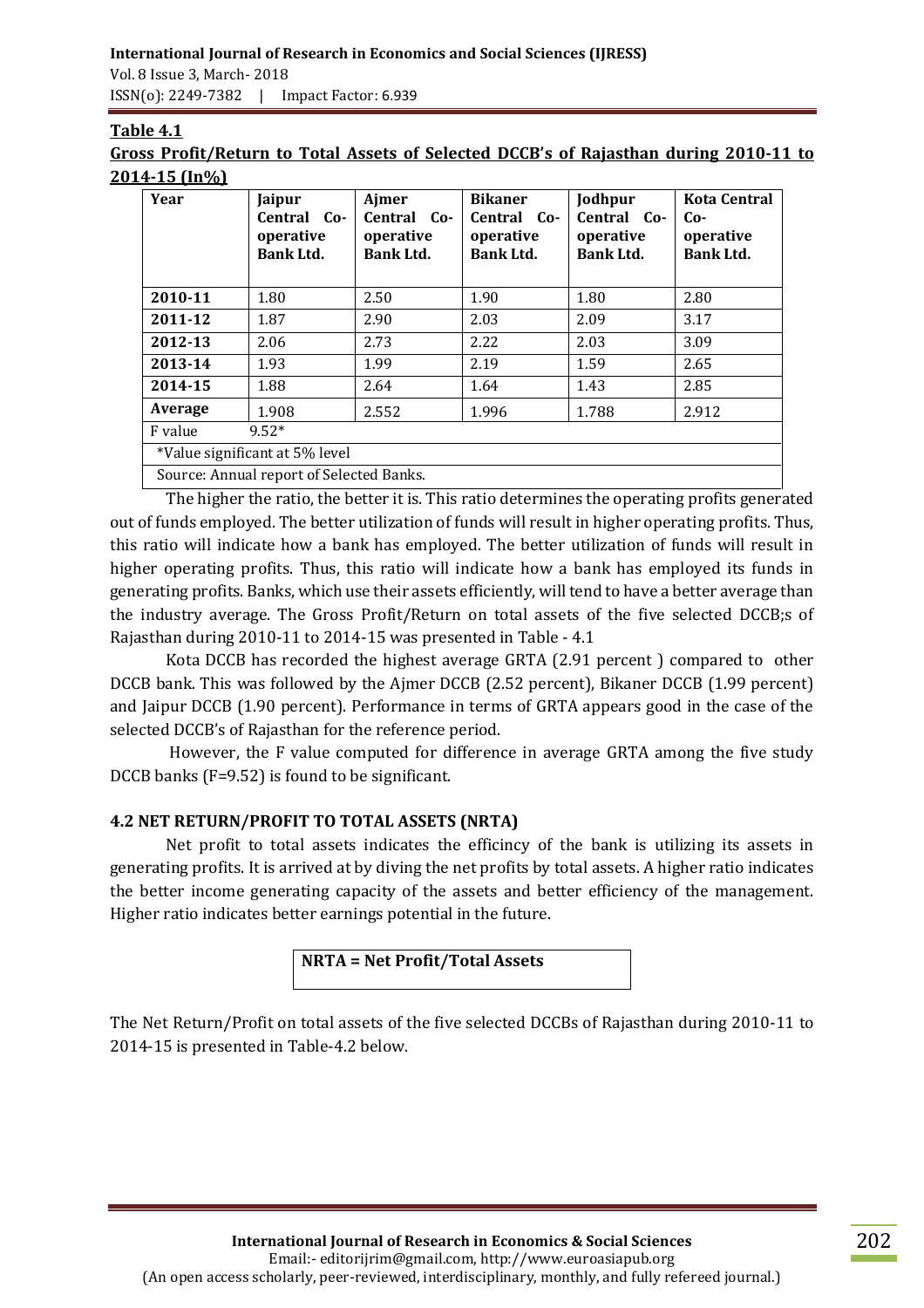ISSN(o): 2249-7382 | Impact Factor: 6.939

| Table-4.2                                                                 |
|---------------------------------------------------------------------------|
| Net Return/Profit to Total Assets of DCCB Banks during 2010-11 to 2014-15 |
| (In Percentage)                                                           |

| Year                                     | Jaipur<br>Central Co-<br>operative<br><b>Bank Ltd.</b> | Ajmer<br>Central Co-<br>operative<br><b>Bank Ltd.</b> | <b>Bikaner</b><br>Central Co-<br>operative<br><b>Bank Ltd.</b> | Jodhpur<br>Central Co-<br>operative<br><b>Bank Ltd.</b> | <b>Kota Central</b><br>$Co-$<br>operative<br><b>Bank Ltd.</b> |
|------------------------------------------|--------------------------------------------------------|-------------------------------------------------------|----------------------------------------------------------------|---------------------------------------------------------|---------------------------------------------------------------|
| 2010-11                                  | 1.00                                                   | 1.13                                                  | 1.09                                                           | 1.06                                                    | 1.28                                                          |
| 2011-12                                  | 0.97                                                   | 1.28                                                  | 1.33                                                           | 1.42                                                    | 1.58                                                          |
| 2012-13                                  | 0.96                                                   | 1.43                                                  | 1.33                                                           | 1.42                                                    | 1.58                                                          |
| 2013-14                                  | 0.88                                                   | 1.53                                                  | 1.24                                                           | 0.95                                                    | 1.77                                                          |
| 2014-15                                  | 0.78                                                   | 1.63                                                  | 0.90                                                           | 0.77                                                    | 1.90                                                          |
| Average                                  | 0.918                                                  | 1.4                                                   | 1.178                                                          | 1.124                                                   | 1.622                                                         |
| $23.72*$<br>F value                      |                                                        |                                                       |                                                                |                                                         |                                                               |
| *Value significant at 5% level           |                                                        |                                                       |                                                                |                                                         |                                                               |
| Source: Annual report of Selected Banks. |                                                        |                                                       |                                                                |                                                         |                                                               |

Among the selected DCCB's of Rajasthan considered in the present study, the average net return on total assets is higher in Kota DCCB (1.62 percent) than in the Jodhpur (1.12 percent). In the same way, the average NRTA for the other DCCBs was reported.

The F value computed for difference in average NRTA among the five DCCB's of Rajasthan (F=23.72) is found to be significant.

# **4.3 NPA RATIOS**

NPA and Financial performance analysis have been conducted which is summarized table below:

# **4.3.1 GROSS NPAs TO GROSS ADVANCES**

**Table-4.3**

| Gross NPAs to Gross Advances of Selected DCCB Banks during 2010-11 to 2014 |  |
|----------------------------------------------------------------------------|--|
| (In-Percentage)                                                            |  |

| Year                           | Jaipur<br>Central Co-<br>operative<br><b>Bank Ltd.</b> | Ajmer<br>Central Co-<br>operative<br><b>Bank Ltd.</b> | <b>Bikaner</b><br>Central Co-<br>operative<br><b>Bank Ltd.</b> | Jodhpur<br>Central Co-<br>operative<br><b>Bank Ltd.</b> | <b>Kota Central</b><br>$Co-$<br>operative<br><b>Bank Ltd.</b> |  |
|--------------------------------|--------------------------------------------------------|-------------------------------------------------------|----------------------------------------------------------------|---------------------------------------------------------|---------------------------------------------------------------|--|
| 2010-11                        | 2.0                                                    | 2.9                                                   | 1.3                                                            | 1.6                                                     | 2.0                                                           |  |
| 2011-12                        | $2.2\phantom{0}$                                       | 2.7                                                   | 1.4                                                            | 1.5                                                     | 1.4                                                           |  |
| 2012-13                        | 2.4                                                    | 2.3                                                   | 1.4                                                            | 1.5                                                     | 1.1                                                           |  |
| 2013-14                        | 3.3                                                    | 2.1                                                   | 1.5                                                            | 1.7                                                     | 1.0                                                           |  |
| 2014-15                        | 3.6                                                    | 2.0                                                   | 2.4                                                            | 2.6                                                     | 1.0                                                           |  |
| Average                        | 2.7                                                    | 2.4                                                   | 1.6                                                            | 1.78                                                    | 1.3                                                           |  |
| $2.430*$<br>F value            |                                                        |                                                       |                                                                |                                                         |                                                               |  |
| *Value significant at 5% level |                                                        |                                                       |                                                                |                                                         |                                                               |  |
|                                | Source: Annual report of Selected Banks.               |                                                       |                                                                |                                                         |                                                               |  |

The F value computed for difference in average gross NPAs among the five DCCB's of Rajasthan (F=2.430) is found to be significant at 5% level.

Email:- editorijrim@gmail.com, http://www.euroasiapub.org (An open access scholarly, peer-reviewed, interdisciplinary, monthly, and fully refereed journal.)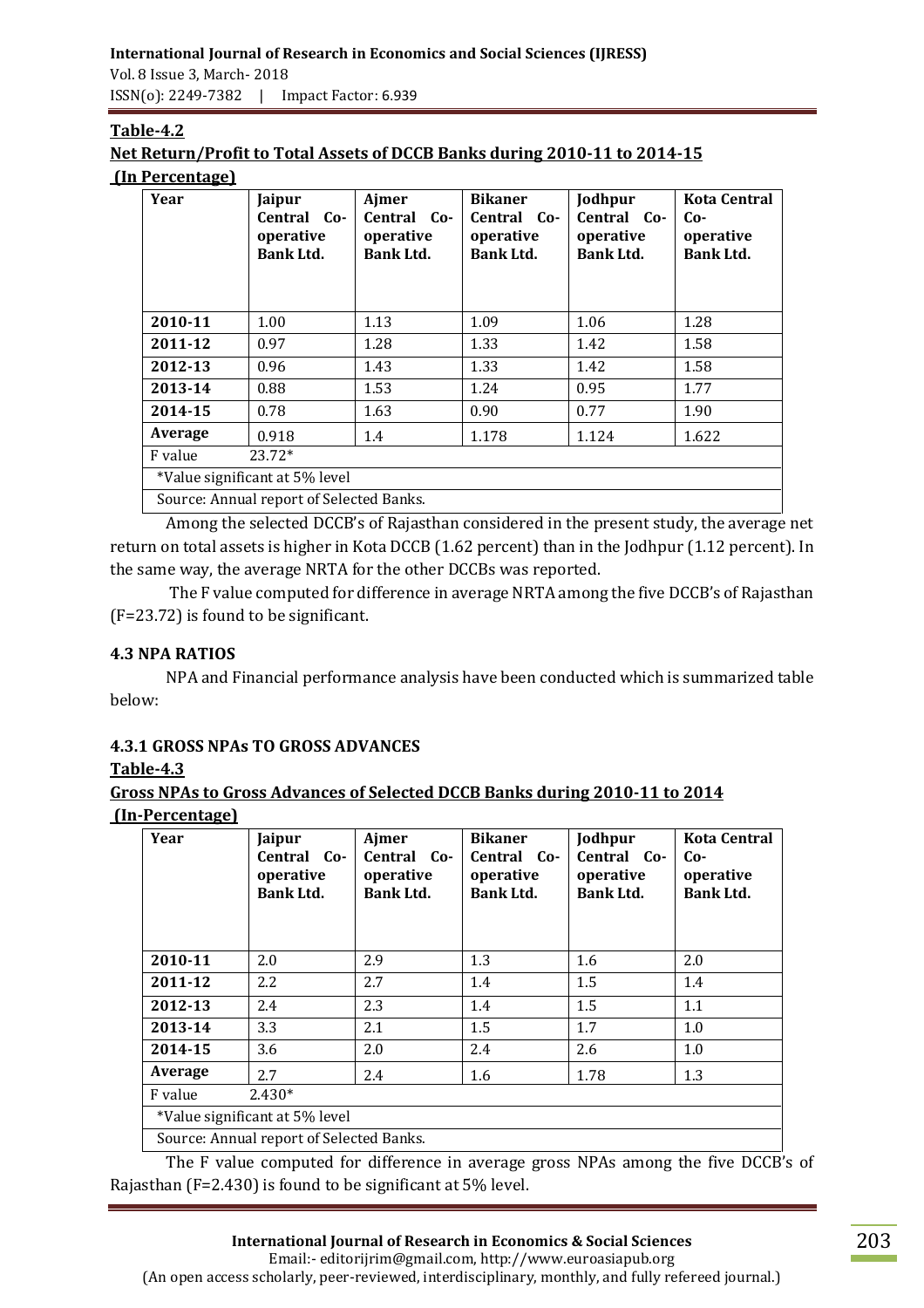The decline in gross NPAs in all the five banks covered in the study over the 5 years is a welcome sign and the reason for the drop in the ratio may be attributed largely to the Second Generation of Reforms in the Banking Sector.

## **4.3.3 NET NPAs TO NET ADVANCES**

#### **Table-4.4**

# **Net NPAs to Net Advances of Selected DCCB Banks during 2010-11 to 2014**

#### **(In-Percentage)**

| Year                                    | Jaipur<br>Central Co-<br>operative<br><b>Bank Ltd.</b> | Ajmer<br>Central Co-<br>operative<br><b>Bank Ltd.</b> | <b>Bikaner</b><br>Central Co-<br>operative<br><b>Bank Ltd.</b> | Jodhpur<br>Central Co-<br>operative<br><b>Bank Ltd.</b> | <b>Kota Central</b><br>Co-<br>operative<br><b>Bank Ltd.</b> |
|-----------------------------------------|--------------------------------------------------------|-------------------------------------------------------|----------------------------------------------------------------|---------------------------------------------------------|-------------------------------------------------------------|
| 2010-11                                 | 0.9                                                    | 1.3                                                   | 0.3                                                            | 1.1                                                     | 0.6                                                         |
| 2011-12                                 | 1.1                                                    | 1.0                                                   | 0.3                                                            | 1.1                                                     | 0.2                                                         |
| 2012-13                                 | 1.1                                                    | 0.6                                                   | 0.4                                                            | 1.1                                                     | 0.2                                                         |
| 2013-14                                 | 1.5                                                    | 0.5                                                   | 0.5                                                            | 1.5                                                     | 0.2                                                         |
| 2014-15                                 | 2.0                                                    | 2.5                                                   | 1.3                                                            | 2.2                                                     | 0.2                                                         |
| Average                                 | 1.32                                                   | 1.18                                                  | 0.56                                                           | 1.4                                                     | 0.28                                                        |
| $2.702*$<br>F value                     |                                                        |                                                       |                                                                |                                                         |                                                             |
| *Value significant at 5% level          |                                                        |                                                       |                                                                |                                                         |                                                             |
| Source: Annual report of Selected Raphs |                                                        |                                                       |                                                                |                                                         |                                                             |

Source: Annual report of Selected Banks.

The F value computed for difference in average 'Net NPAs' among the five banks ( $F=2.702$ ) is found to be significant at 5% level.

The decline in 'Net NPAs' in all the five banks considered for the study over the 5 years was a good sign and here also the reason for the drop in the ratio may be attributed largely to the Second Generation of Reforms.

# **4.3.4 GROSS NPAs TO TOTAL ASSETS**

## **Table-4.5**

## **Gross NPAs to Total Assets of Selected DCCB Banks during 2010-11 to 2014 (In-Percentage)**

| Year                           | Jaipur<br>Central Co-<br>operative<br><b>Bank Ltd.</b> | Ajmer<br>Central Co-<br>operative<br><b>Bank Ltd.</b> | <b>Bikaner</b><br>Central Co-<br>operative<br><b>Bank Ltd.</b> | Jodhpur<br>Central Co-<br>operative<br><b>Bank Ltd.</b> | <b>Kota Central</b><br>$Co-$<br>operative<br><b>Bank Ltd.</b> |
|--------------------------------|--------------------------------------------------------|-------------------------------------------------------|----------------------------------------------------------------|---------------------------------------------------------|---------------------------------------------------------------|
| 2010-11                        | 1.2                                                    | 1.7                                                   | 0.8                                                            | 1.0                                                     | 0.9                                                           |
| 2011-12                        | 1.4                                                    | 1.5                                                   | 0.9                                                            | 1.0                                                     | 0.8                                                           |
| 2012-13                        | 1.4                                                    | 1.3                                                   | 0.9                                                            | 0.9                                                     | 0.5                                                           |
| 2013-14                        | 1.9                                                    | 1.1                                                   | 1.0                                                            | 1.1                                                     | 0.6                                                           |
| 2014-15                        | 2.4                                                    | 1.0                                                   | 1.5                                                            | 1.5                                                     | 0.6                                                           |
| Average                        | 1.66                                                   | 1.32                                                  | 1.02                                                           | 1.1                                                     | 0.68                                                          |
| $4.018*$<br>F value            |                                                        |                                                       |                                                                |                                                         |                                                               |
| *Value significant at 5% level |                                                        |                                                       |                                                                |                                                         |                                                               |

(An open access scholarly, peer-reviewed, interdisciplinary, monthly, and fully refereed journal.)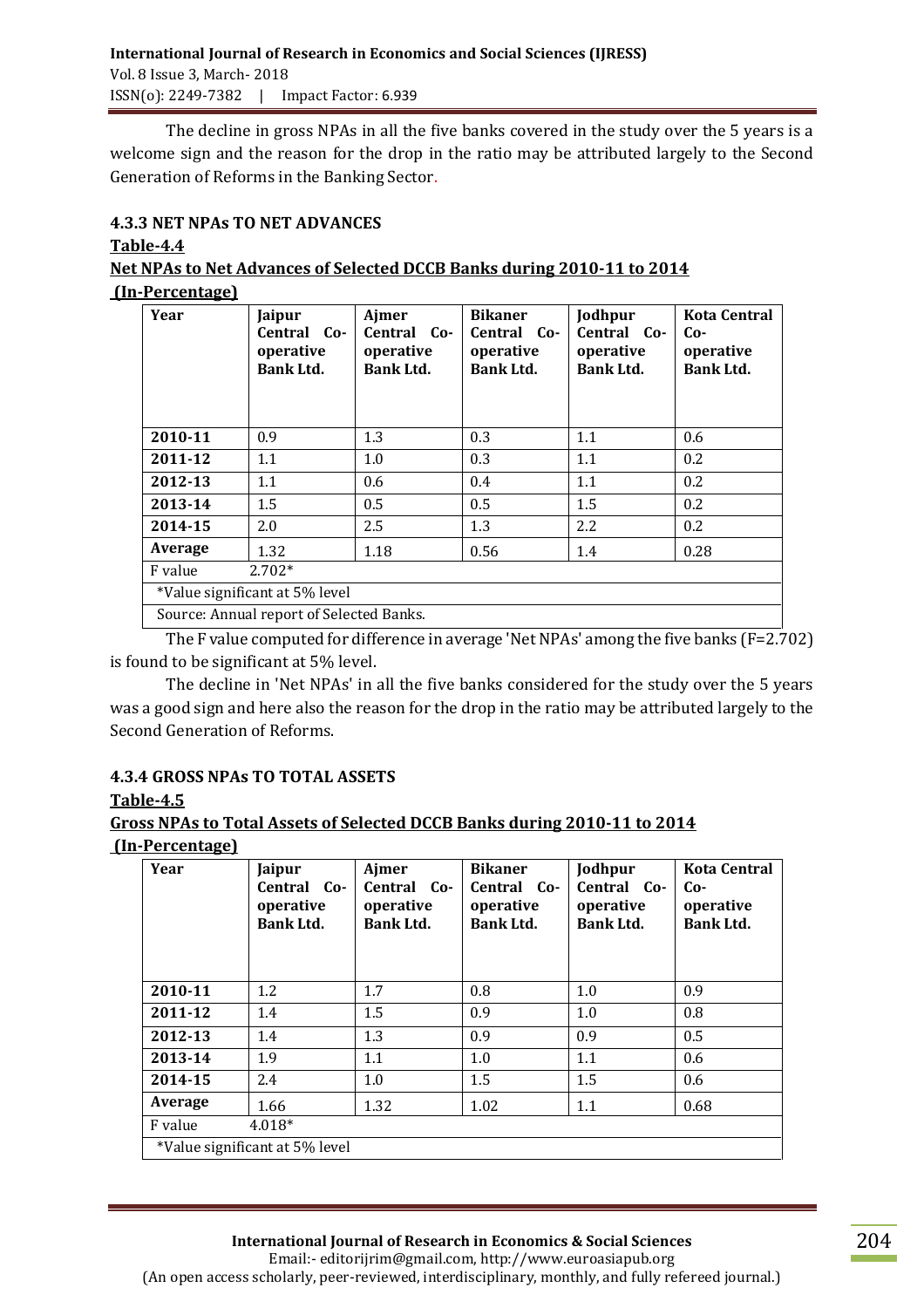The F value computed for difference in average in 'Gross NPAs to Total Assets' among the five study banks (F=4.018) is found to be significant at 5% level. As in the case of Gross NPAs to gross advances, here (i.e. 'Gross NPAs to Total Assets') also the ratio has come down significantly from 2010-11 to 2014-15. This was due to the focus and attention put by the banks bring down the NPAs in the light of the reform emphasizes and policy presumption.

**As to statistically analyze the current hypothesis Null Ho:** There exists no significant correlation among NPA and financial performance of Cooperative banks, all the NPA ratios calculated were correlated with financial performance of selected banks for study research period and further analyzed with Chi Square test. Results of Chi Square testes are depicted below:

| <b>Chi-Square Tests</b> |                  |    |                                          |  |  |  |
|-------------------------|------------------|----|------------------------------------------|--|--|--|
|                         | Value            | df | Asymptoti<br>Significanc<br>$e(2-sided)$ |  |  |  |
| Pearson                 |                  |    |                                          |  |  |  |
| Chi-Square              | $72.393^{\rm a}$ | 8  |                                          |  |  |  |
| Likelihood<br>Ratio     | 73.489           | 8  |                                          |  |  |  |
| Linear-by-              |                  |    |                                          |  |  |  |
| Linear                  |                  |    |                                          |  |  |  |
| Associatio<br>n         | 5.904            |    | 0.015                                    |  |  |  |

As obtained from the above tables, it can be postulated that Pearson Chi Sqaure **value was found to be 72.393 and likelihood ratio at 73.489, which states significance value at 0.015 thus** the result is significant at p < 0.05. Therefore it can be stated that null hypothesis *H0*: There exists no significant correlation among NPA and financial performance of Cooperative banks is rejected and alternate hypothesis *H1*: There exists a significant correlation among NPA and financial performance of Cooperative banks is accepted and proved. N of Valid

# **5. CONCLUSION**

The current research endeavor objected to analyze the NPA factor and returns on assets of the selected five District Cooperative Banks of Rajasthan for the period of five years i.e., from 2011- 12 to 2015-16.

- The study has considered various parameters for measuring the performance like Gross NPA %, Net NPA %, and Return % on assets, growth % of Net NPA and growth % of return on assets. The data collected about the banks was analyzed using percentage analysis, mean, standard deviation. After interoperating the correlation R values statistically in above NPA ratios, facts and findings it was postulated that research hypothesis *H1***:** *There exists a significant correlation among NPA and financial performance of Cooperative banks* **was accepted and proved.**
- The quality of loan assets is the most important factor for the basic viability of the banking system. The overdue advances of banks in India are mounting and in consequence, the NPAs in their portfolio are on the rise, impinging on the banks, viability.
- Information on the movement of NPAs for the five selected DCCB's of Rajasthan during 2010-11 to 2014-15 was elaborated along with the separate combined units for comparison. Fluctuations have been noticed in both additions and deductions during the five year reference period. Banks in India are taking appropriate steps to reduce the Net NPAs every year.
- It was concluded that NPAs are having a fluctuating trend over the study period, but a significant impact can be analyzed on financial performance of cooperative banks due to